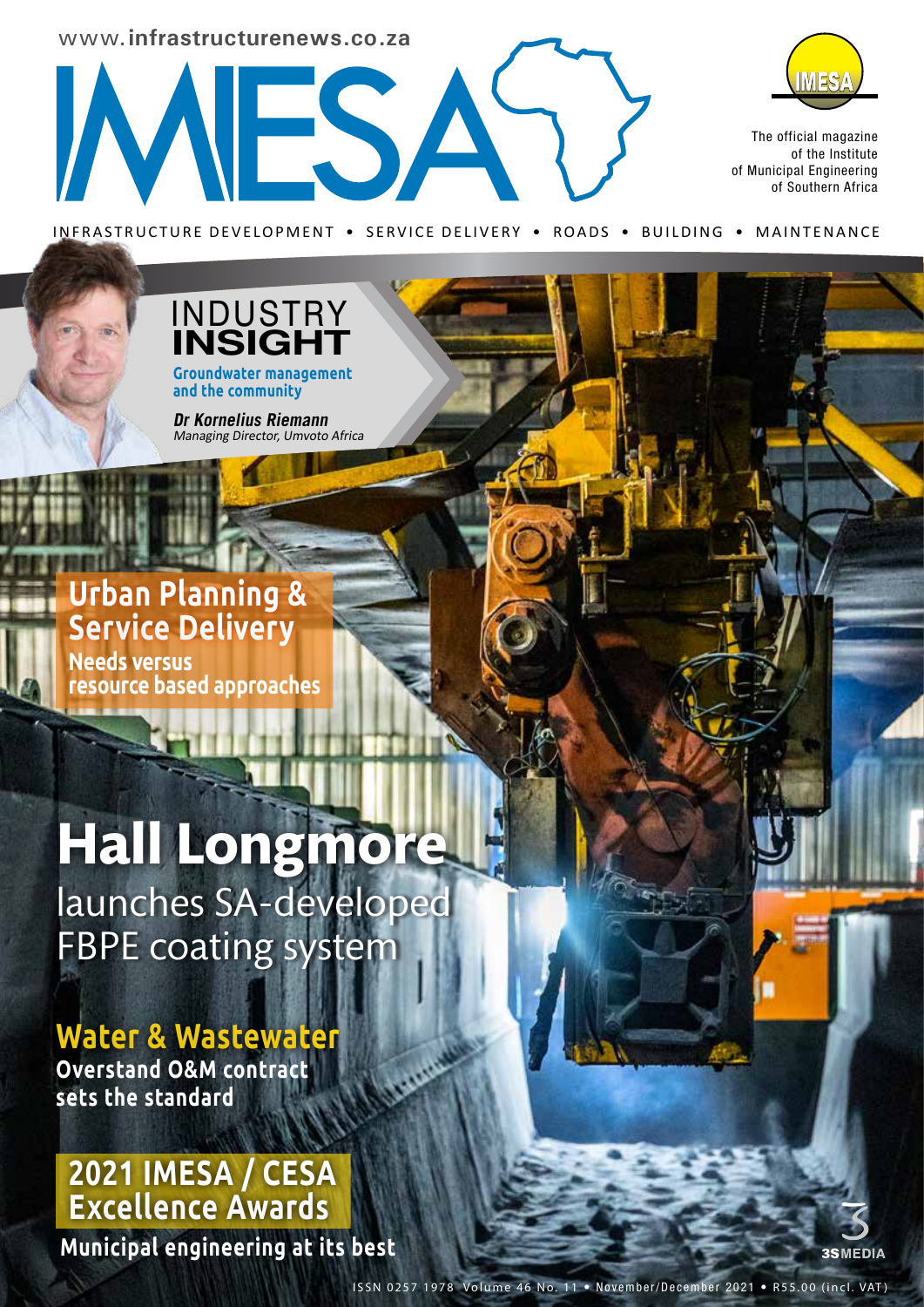## **Groundwater management and the community**

Each mural in progress celebrates the participation of the community in cleaning up and preserving their environment *Murals: Painted by artist collaborator Seth*

As a scientific and environmental consulting firm, Umvoto Africa's expertise as a groundwater specialist is undisputed since its foundation in 1992. As with all successful businesses, that didn't happen by chance, says managing director Dr Kornelius Riemann.

U : mvoto's growth is the result of a sustained investment in emerging talent, which has seen more than 100 undergraduates, graduates and postgraduates pass through a caring and supportive internship programme.

This vision prepared the way for the succession of a new leadership structure following the tragic passing of Umvoto's founder and managing director, Rowena Hay, along with her husband and company director, Dr Chris Hartnady, due to Covid-19 complications in July 2021. Today, the company is led by Riemann and three technical directors, namely David McGibbon, Dylan Blake and Luke Towers.

Rowena's legacy will live on through a nonprofit organisation, The Umvoto Foundation, that she established in late 2020, and the present senior team, which she mentored from the day they joined the company as interns and fresh graduates straight out of university. The directors are supported by Umvoto's specialists and project managers, some of whom have stepped up into new leadership roles.

"Covid-19 has been devastating, but the upside is that through a supportive and engaging framework, we're maintaining a vibrant team dynamic, exceptional morale and staff well-being, and we're now stronger and even more committed," says Riemann.

### **UN Global Compact**

A locally and globally interconnected company, Umvoto is a member of the UN Global Compact, which supports the implementation of the Sustainable Development Goals (SDGs). "This is a philosophy that we embrace internally as a core company value, and externally with all our stakeholders to ensure access to quality potable water for all communities," says Riemann.

There are 17 SDGs. These include SDG 1: No Poverty; SDG 6: Clean Water and Sanitation; SDG 10: Reduced Inequalities; and SDG 11: Sustainable Cities and Communities. The development of water resources plays an essential role in meeting almost all the SDGs, but specifically SDGs 6 and 11 in a South African context.

South Africa faces the triple challenges of poverty, unemployment and inequality. The purpose of the SDGs – and South African government initiatives like the UN-aligned National Development Plan  $2030 - is$  to close the inequality gap. The reality is that millions of South Africans live in informal settlements, which continue to grow in number and size nationally, posing a major challenge for urban planners.



### **Urbanisation and population growth**

"Groundwater is an inevitable part of water demand management and water security in many parts of the world, especially in more arid regions like South Africa that face intensive urbanisation and population growth," says Riemann.

"Additionally, as the standard of living increases – in line with achieving the SDGs – so too will demand. This requires specialist risk reduction strategies that combine the modelling, planning and execution of surface water and groundwater as an integrated solution," he continues.

Factoring in the impact of climate change is an equally important consideration, which is why Umvoto has a team of climatologists focused on analysing current and future weather patterns. Allied to this is the company's recent diversification into air quality monitoring and its seasonal impacts, which ties in well with Umvoto's holistic environmental services.

### **Understanding groundwater**

Many municipalities and water utilities see groundwater as an immediate solution to supplement surface water storage, especially during drought conditions. However, without an integrated plan, which includes phased groundwater replenishment, these resources are in danger of being overexploited.

"It's definitely not a 'one size fits all' solution, and any groundwater strategy must be part of a holistic masterplan that integrates with surface water resource planning." Riemann explains. "A combined system approach results in the optimisation of water use as part of a longerterm and successful water cycle model."

#### **Landmark projects**

Over the years, Umvoto Africa has been involved in various landmark groundwater projects, which include ongoing work for the City of Cape Town, before and after the potential 'Day Zero' event in 2018, when there was a real